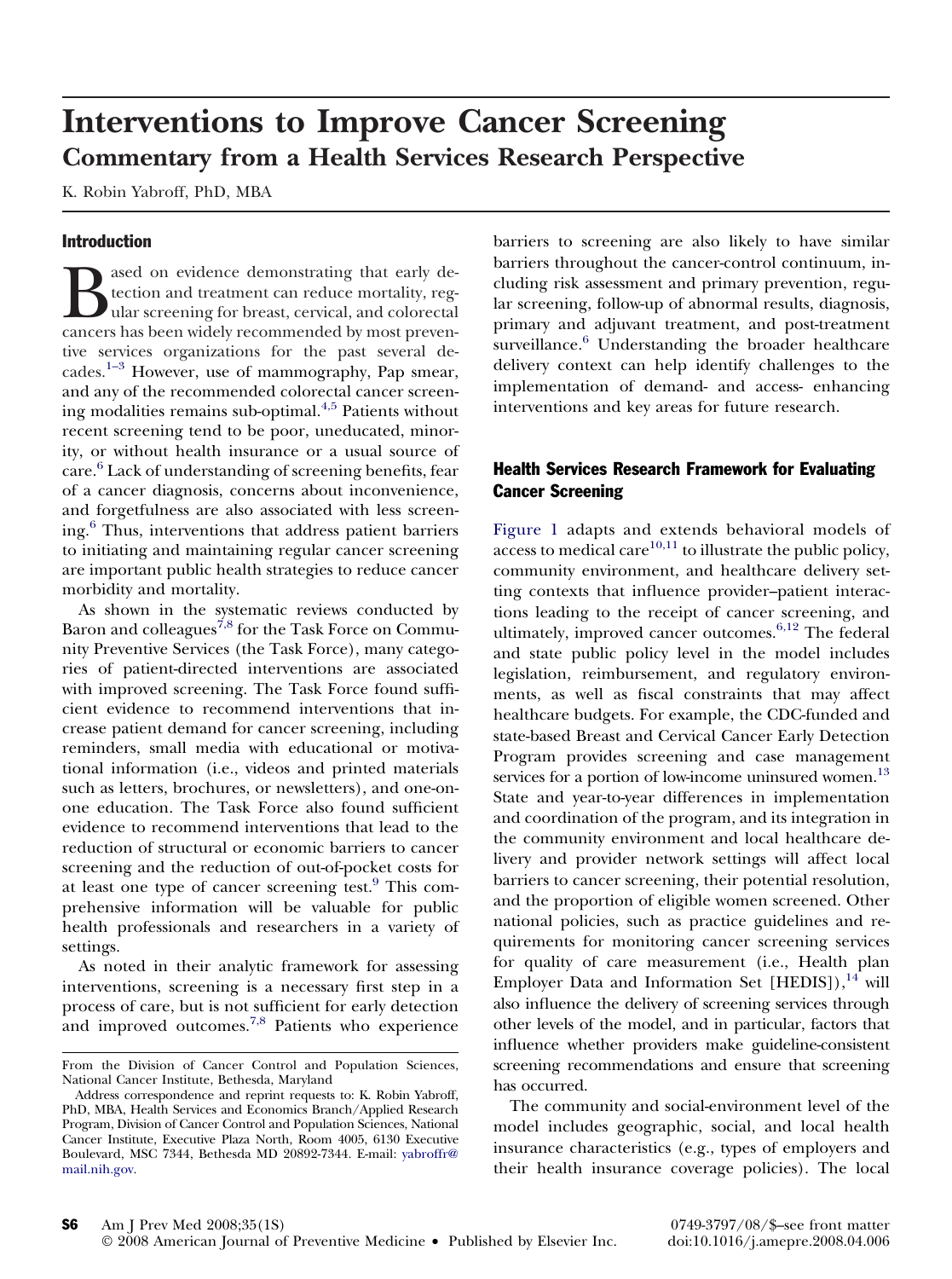**Federal and State Public Policies** 

<span id="page-1-0"></span>

**Figure 1.** Health services research framework for evaluating cancer screening.

healthcare delivery setting includes health plans, hospitals, and local primary care and specialty provider supply. Outside of a health plan, information systems and patient records are rarely linked across these multiple providers and practice settings. Even within health plans or organized practice settings, tracking and reminder systems for screening are rare, $^{15}$  $^{15}$  $^{15}$  and many failures in the screening process occur during the transitions in care. $16,17$ 

In the provider level of the model, primary care providers communicate recommendations for screening intervals and follow-up care if any, by referring patients to specialty providers (i.e., radiologists, obstetrician– gynecologists, and gastroenterologists) and coordinating the receipt of recommended care. Importantly, patients with insurance may change providers and health plans, and their medical records may not follow these transitions. For patients without health insurance and/or a usual source of care, navigation of the healthcare system in pursuit of cancer screening is more complex. Finally, as illustrated in Figure 1, demandand access-enhancing interventions can be evaluated in relationship to the process measures of screening initiation, regular screening, follow-up of abnormal results, guideline-consistent treatment, and outcome measures of the stage of disease at diagnosis, survival, and reduction in mortality. Because regular cervical and colorectal cancer screening and treatment can also eliminate pre-invasive disease, $2,3$  reduction in the incidence of invasive disease is another potential outcome of regular screening for these cancers.

# Challenges to the Dissemination of Effective Interventions to Improve Cancer Screening

The Task Force identified many important challenges to implementing demand- and access-enhancing inter-ventions<sup>[7,8](#page-3-0)</sup> and suggested that decision makers consider the local context when identifying feasible inter-vention approaches to improve cancer screening.<sup>[9](#page-3-0)</sup> Adoption of patient-directed interventions to improve screening will also be influenced by factors at multiple levels of federal and state policies, community and social environment, the local healthcare delivery setting, and providers.

As noted in the systematic reviews,  $7,8$  ensuring access to follow-up care is a challenge to the implementation of interventions to increase screening. Patients with barriers to screening may require additional interventions to ensure the receipt of timely and complete follow-up care for abnormal results and guidelineconsistent cancer treatment following a cancer diagnosis. Provider and healthcare delivery system barriers to screening may also require interventions. Linking patient-, provider-, and healthcare system-directed interventions to improve screening with follow-up and treatment interventions at multiple levels is a major challenge to ensuring guideline-consistent care throughout the cancer control continuum.

For categories of interventions that most commonly occur within a health plan or practice—such as patient reminders—ensuring provider recommendations of guideline-consistent screening, system capacity for conducting screening and tracking of results, and the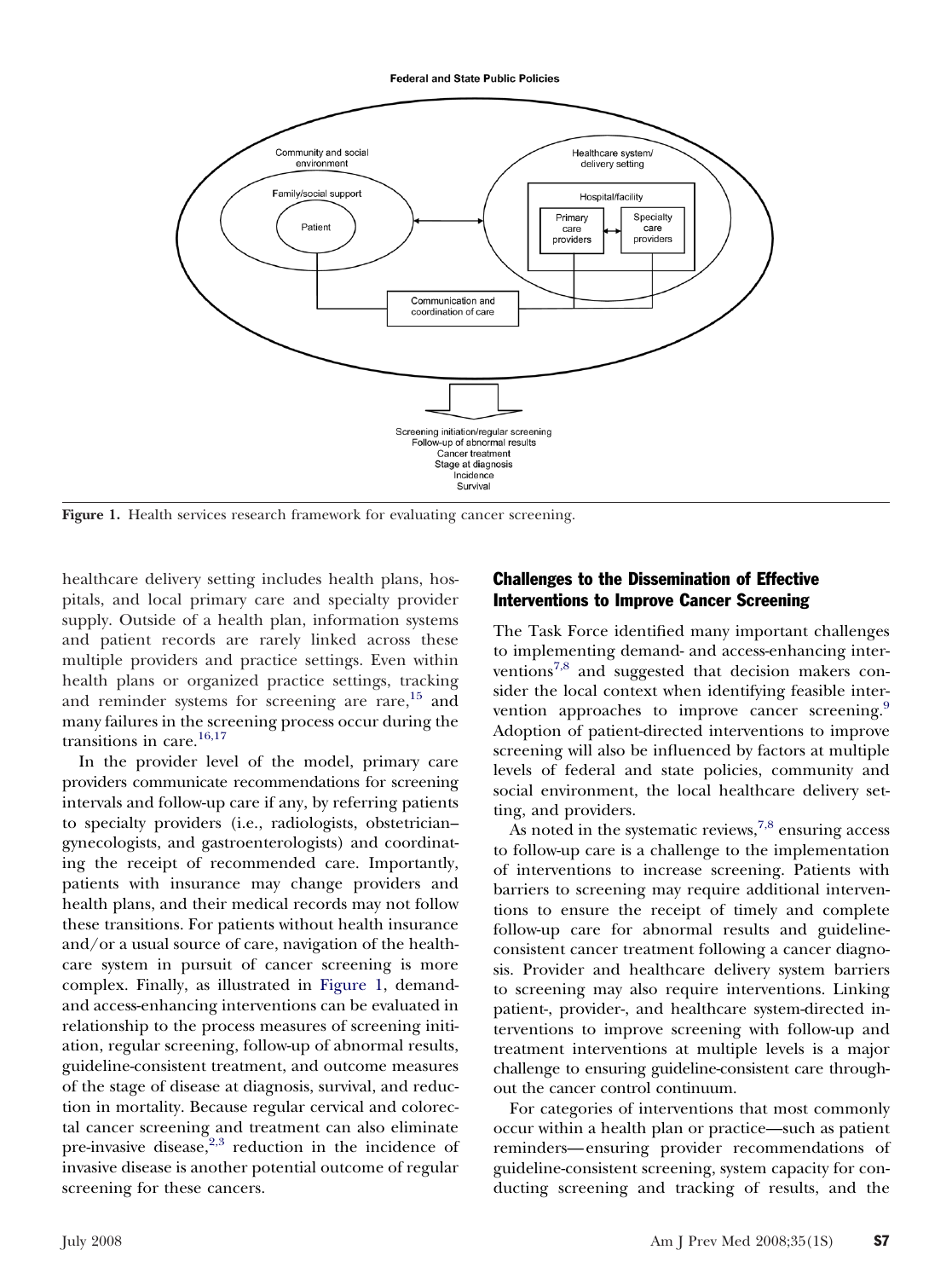integration of the screening process within routine primary care is a challenge. For categories of interventions that occur outside of the primary care setting and potentially across multiple practice settings, ensuring coordination of cancer screening services is even more complex. For example, mammography vans or "mammovans" are separate entities for the delivery of screening. Interpretation of the current mammogram and recommendation for future screening schedules or follow up of abnormal results may require prior mammography films for comparison, risk-factor assessment, and screening history. How is this information coordinated between the mammovan and other settings? How are findings and recommendations reported to primary care providers and patients? How are patients who miss appointments for subsequent screening and follow-up of abnormal results identified?

Lack of coordination and the tracking of patients across health delivery settings and providers also presents a challenge for the evaluation of longer-term impact of interventions to increase cancer screening on reducing the stage at diagnosis and increasing survival following diagnosis, and in the case of cervical and colorectal cancer screening, the potential impact on reducing the incidence of invasive disease. These longerterm outcomes are critical for local health departments and health plans making decisions about which interventions to implement to improve cancer screening, yet these linked data are mostly unavailable.

As noted in the systematic reviews, few intervention studies assessed the costs associated with intervention delivery.[7,8](#page-3-0) Yet this information is particularly useful to health plans, practices, and state and local health departments in deciding whether or not to implement interventions, in identifying specific categories of intervention, and for which cancers. Further, intervention studies rarely distinguish between receipt of a test in patients who have never been screened and patients with delayed screening test, but who are mostly on schedule. The cost implications of different patientdirected interventions may vary based on the screening history in the patient population. Other interventions that address "fixed" patient barriers, such as lack of transportation, might require ongoing investments to maintain screening levels. In environments with limited resources, cost and cost-effectiveness information may be critical in guiding decisions about the implementation of interventions to improve cancer screening.

## Areas for Additional Intervention Research in Improving Cancer Screening

The health services research perspective can also be used to identify key areas where additional research would inform the adoption of effective interventions.

#### **Cost Effectiveness of Interventions to Improve Screening and Longer-Term Outcomes**

Multiple studies have assessed the cost effectiveness of screening in reducing mortality, $^{18}$  but few have explicitly addressed the cost effectiveness of implementing interventions to improve screening, particularly in relationship to the longer-term outcomes, stage at diagnosis, or survival. Simulation models, such as those developed through the National Cancer Institute (NCI)–sponsored Cancer Intervention Surveillance Network (CISNET),<sup>[19](#page-3-0)</sup> can simultaneously incorporate the impact of intervention strategies, screening histories, costs, the longerterm outcomes of survival following cancer diagnosis, and mortality. How does the cost effectiveness of different categories of interventions to improve screening vary based on assumptions about regular screening, completion of follow-up and treatment or the need for additional intervention throughout the cancer control continuum? Which categories of interventions or combinations of interventions are most cost effective in improving screening in never or rarely screened populations? How does the cost effectiveness of intervention categories vary from the perspective of a health plan compared to a local health department?

# **Interaction Between Patient-Directed Interventions with Provider- and System-Level Interventions to Increase Screening**

Primary care and specialty care provider background, experience, and beliefs about screening, as well as the provider–provider interaction, influence the screening recommendation,<sup>[6](#page-3-0)</sup> and this recommendation has consistently been reported to be one of the strongest predictors of whether patients receive cancer screen $ing<sup>6</sup>$  Does the simultaneous implementation of providerand patient-directed interventions produce a larger effect on screening than either category of intervention alone? Similarly, does the simultaneous introduction of patient-directed intervention with healthcare system– level interventions, such as the introduction of electronic medical records, produce larger effects on screening than either category of intervention alone? The NCI- and Agency for Healthcare Research and Quality (AHRQ)–sponsored Cancer Research Network (CRN), an affiliation of 13 large managed care organizations with more than 11 million covered lives and hundreds of clinic sites and providers, $20$  may be an ideal setting in which to conduct this research.

## **Intervention Effectiveness in Improving Regular, Ongoing Screening**

The interventions identified in the systematic reviews<sup>[7,8](#page-3-0)</sup> addressed a single screening event, yet preventive services recommendations are for ongoing, regular cancer screening[.1–3](#page-3-0) The effectiveness of different categories of inter